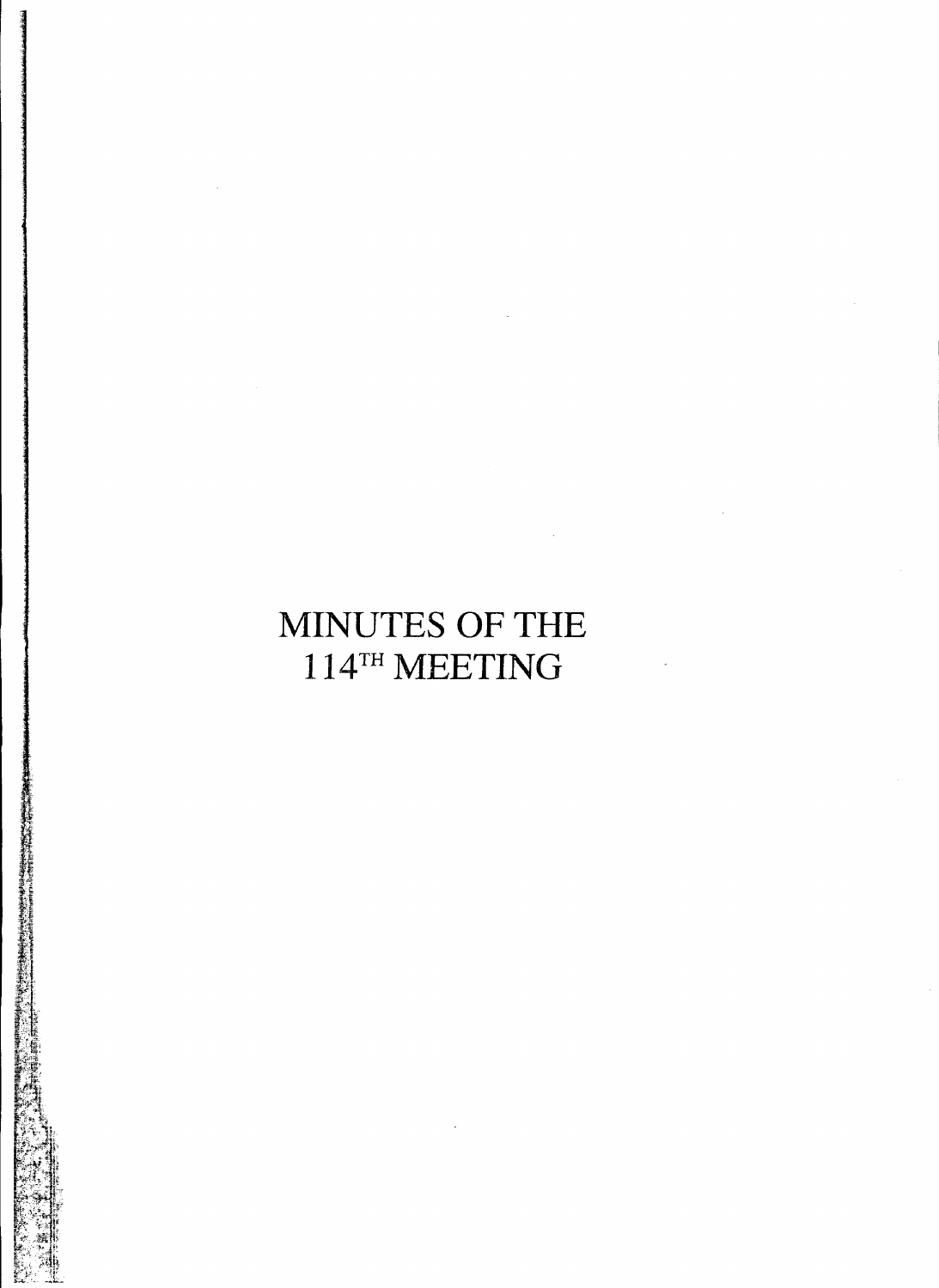#### FEDERAL GOVERNMENT EMPLOYEES HOUSING FOUNDATION 10, MAUVE AREA, G-10/4, ISLAMABAD  $\langle \langle \rangle \rangle$

No. 11(4)/2008-HF(A)/114 July 12, 2010

#### Subject:- MINUTES OF 114<sup>TH</sup> EXECUTIVE COMMITTEE/BOARD OF DIRECTORS MEETING OF THE FEDERAL GOVERNMENT MEETING OF THE FEDERAL GOVERNMENT EMPLOYEES HOUSING FOUNDATION HELD ON 02.07.2010

The 114<sup>th</sup> meeting of the Executive Committee/Board of Directors of Federal Government Employees Housing Foundation was held on 02.07.2010 at 11.00 a.m. in the Committee Room of Federal Government Employees Housing Foundation, Islamabad.

 $2.$ 

The minutes of the said meeting are enclosed for information / record.

Encl: As above

~rGSc~c:'.:-J ;'.~-:::'C~eisl S#07A 등 <sup>유</sup>리 계1**: H RA&** Muhammad Abbas, uogous | 7 **H** Chief Executive / Secretary, **NEHOIVdSECM/o Housing & VVcrks,** Islamabad.

DESPATCHER Mr. Iftikhar Ahmed Khan,  $\frac{1}{R}$   $\frac{1}{R}$   $\frac{1}{R}$   $\frac{1}{R}$  ...,  $\frac{1}{R}$  ...,  $\frac{1}{R}$  ...,  $\frac{1}{R}$  ...,  $\frac{1}{R}$ HCL:~;~:~'!"i4*WortMlo* Housing & WGrks, , . ~~.'9"'059Q1t9Jamabad. maLl.;;a 1-.•~- .•..

> Mr. Shah Din Shei<sup>1</sup><sub>pspatcher</sub> Director General, **DG's Office**<br>Pak. PWD. PCP PWD blassabes Pak. PWD. Islamabad. 5.

> > Mr. Abdui Jabbar Meiano, Member (Planning), Capital Development Authority, Islamabad.

Mr. Muhammad Ali Afridi, Managing Director, . Pakistan Housing Authorit Islamabad. . 9.

(AZIZULLAff~A~ */?l~U*. Assistant Director(Admn-Tele: 051/9106044  $U/C$  /

2. Mr. Nasar Hayat, *https://def/2004*  $\mathbf{r}$  . . Additional Secretar Ministry of Interior. Islamabad.

~

- Dr. Nadeem ShanGStatis; 4 Peqeurers Financial Advis**&\*(WWks)**, Eursho**H 0/W** *Mlo* Housing & Work\$4oq:- <:: ! "J <sup>~</sup> **DESPATCHER** 4.
- Hafiz M. Ziauddin, Loint Secretary (CDA), t Division.  $Is B$   $\mathbb{R}$   $\mathbb{Z}$   $\mathbb{Z}$   $\mathbb{Z}$   $\mathbb{Z}$   $\mathbb{Z}$   $\mathbb{Z}$   $\mathbb{Z}$   $\mathbb{Z}$   $\mathbb{Z}$   $\mathbb{Z}$   $\mathbb{Z}$   $\mathbb{Z}$   $\mathbb{Z}$   $\mathbb{Z}$   $\mathbb{Z}$   $\mathbb{Z}$   $\mathbb{Z}$   $\mathbb{Z}$   $\mathbb{Z}$   $\mathbb{Z}$   $\mathbb{Z}$   $\mathbb{Z}$   $\mathbb{Z}$  6.

Mr. Guizar Hussain Zai**g<sub>e S.P.A.T.C**.</sub> A/Joint Engineering Advisor (in sot**ion** *Mlo* Housir.g & Works, .*,,'r';"* &. Wo Islamabad. **MJo Housing C 1205** 8

CC: P.S. to Director General, FGE Housing Foundation, Islamabad.

- -,/ .!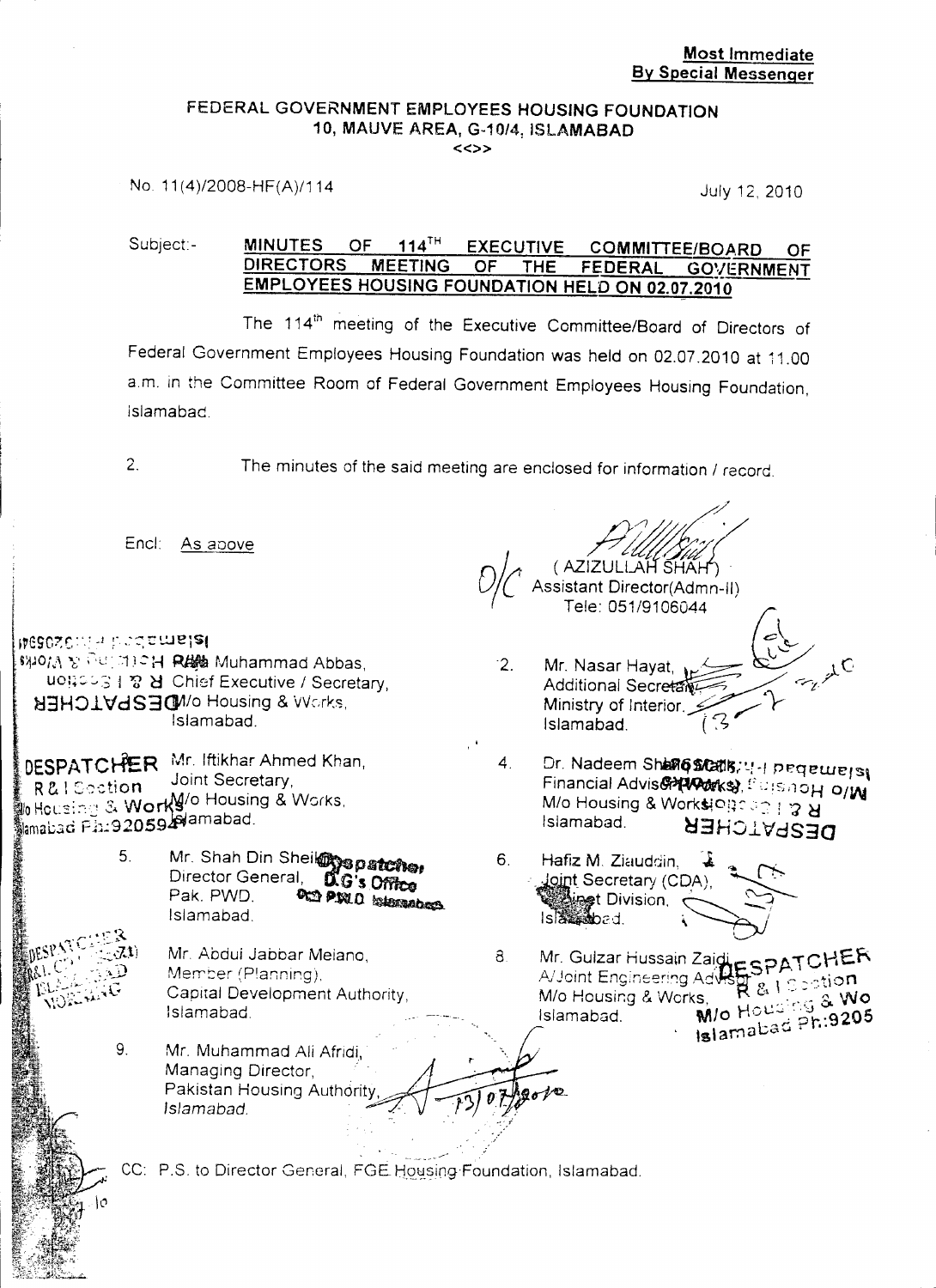#### FEDERAL GOVERNMENT EMPLOYEES HOUSING FOUNDATION 10, MAUVE AREA, G-10/4, ISLAMABAD «»

### Subject: MINUTES OF 114<sup>TH</sup> MEETING OF THE EXECUTIVE COMMITTEE *I* BOARD OF DIRECTORS OF FEDERAL GOVERNMENT EMPLOYEES HOUSING FOUNDATION HELD ON 02.07.2010

The 114<sup>th</sup> meeting of the Executive Committee / Board of Directors of FGE Housing was heid on 02.07.2010 at 11.00 a.m. in the Committee Room of Federal Government Employees Housing Foundation, Islamabad. The meeting was chaired by Raja Muhammad Abbas, Secretary / Chief Executive FGE Housing Foundation, Islamabad. The list of participants is annexed. The Director General, Housing Foundation presented the items before the Executive Committee.

2. The agenda items discussed in the meeting and decisions taken were as under:-

#### Item No.1: MINUTES OF 113TH MEETING OF THE EXECUTIVE COMMITTEE *I* BOARD OF DIRECTORS OF FEDERAL GOVERNMENT EMPLOYEES HOUSING FOUNDATION HELD ON 30.06.2010 AT 10.00 A.M.

3. The Executive Committee confirmed minutes of the 113<sup>th</sup> meeting of Executive Committee / Board of Directors held on 30.06.2010. However, The Chief Executive observed that the viewpoints of the Executive Committee were not reproduced correctly in the minutes of the 113<sup>th</sup> meeting regarding the directions of the Executive Committee. The spirit of the decision of revision of quota of Federal Government Employees and General Public was to pass on the cost benefits to the employees to make the apartments affordable for them, the additional cost was to be transferred to the general public by *increasing* their *share in the project. Regarding the point No.2* of *minimum booking of 25% apartments, the Chief Executive clarified that the execution* of *agreement was* only to be done after the 25% booking of the apartment which was not reflected as *such in the minutes.*

Ì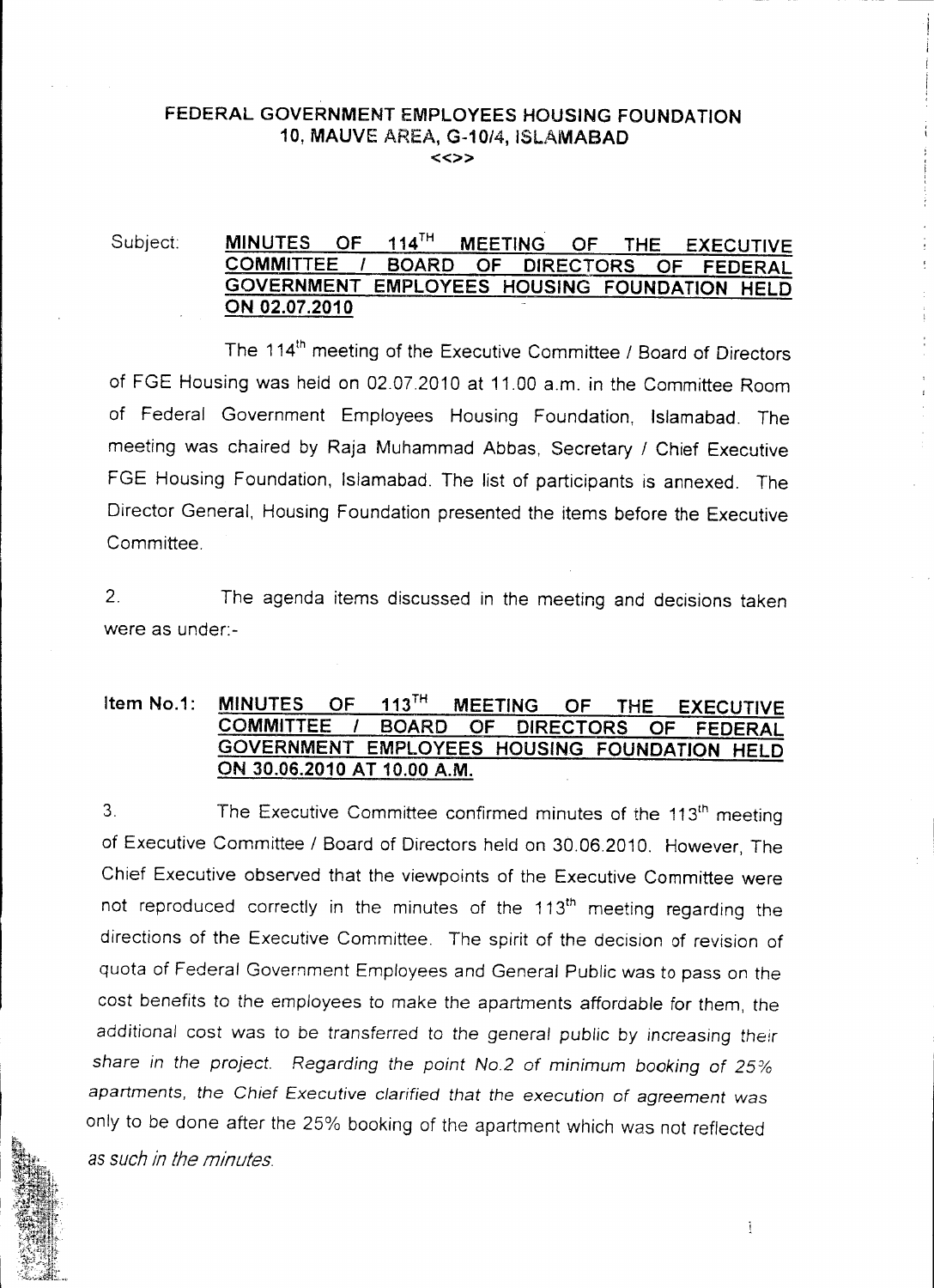#### Item No.2: EXPRESSION OF INTEREST FOR JOINT VENTURE PROJECT: M/S LAND LINKERS SECTOR E-11, ISLAMABAD

4. The Director General, Housing Foundation presented the proposal of FGEHF with reference to JV proposed by MIs Land Linkers in Sector E-11 for an apartments project. The Director General HF said that the sponsors, *MIs* Land Linkers, have reduced the prices of C,D and E type apartments by including car parking space in the quoted prices while car parking has not been included in prices of A and B type apartments. Further, the sponsors agreed to reduce the Government servants allotment share in apartments to 60% from proposed 75%. The Director General HF also clarified that sponsors did not agree to the Executive Committee's suggestion of payment of mobilization advance after launch from the sum received from the applicants rather they conveyed to pledge the land against the mobilization security advance. The Chief Executive inquired that prices as reflected in the working paper were only for Government servants and in case of revision of percentage of apartments for Government servants, the subsequent change in prices of apartment for general public shall also be reflected in the working paper. The Director General HF telephonically clarified from the sponsors about the prices inclusive of parking for general public. The prices conveyed by the sponsors for general public were as below :-

| S#             | Type of<br><b>Apartments</b> | <b>Revised</b><br>Proposal<br>Cost per sq.ft.<br>for FG<br>employees | Price (Rupees<br>per apartment<br>with parking<br>for FG<br>employees | <b>Revised</b><br>Proposal<br>Cost per Sq.ft.<br>for general<br>public | Price (Rupees)<br>per apartment<br>with parking<br>for general<br>public |
|----------------|------------------------------|----------------------------------------------------------------------|-----------------------------------------------------------------------|------------------------------------------------------------------------|--------------------------------------------------------------------------|
|                | E(700 sqft)                  | 4350                                                                 | 3,045,000/-                                                           | 5,529                                                                  | 3,870,000/-                                                              |
| $\overline{2}$ | D(900 sqft)                  | 4450                                                                 | 4,005,000/-                                                           | 5,433                                                                  | 4,890,000/-                                                              |
| 3              | C(1100 sqft)                 | 4550                                                                 | 5,005,000/-                                                           | 5.373                                                                  | 5,910,000/-                                                              |
| $\overline{4}$ | B (1500 sqft)                | 5120                                                                 | 7,680,000/-                                                           | 5,300                                                                  | 7,950.000/-                                                              |
| 5              | A (1800 sqft)                | 5040                                                                 | 9.072,000/-                                                           | 5.266                                                                  | 9,480,000/-                                                              |

5. The Chief Executive directed to get the confirmed revised prices in writing and also to explore the possibility to make the apartments mere affordable for the Federal Government servants. The FA (Works) pointed out several observations of *this* scheme and asked to record the same in minutes. *They were .'-*

2

, " I

---------- -~\_.~.. \_. ----\_.~..'-;~ •......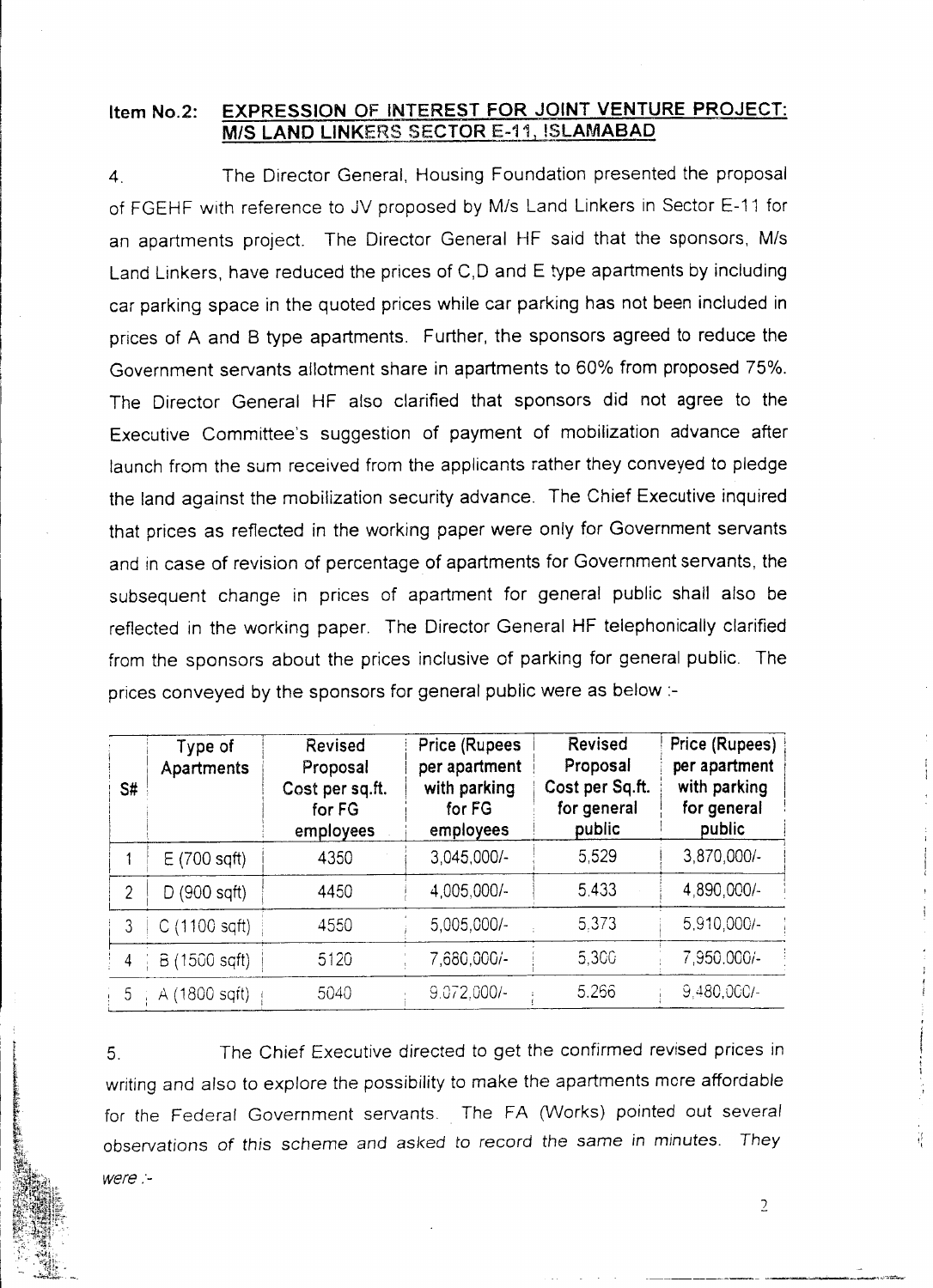- (i) to clarify from COA whether they would be in a position to provide a land piece for apartment scheme;
- (ii) to clarify from COA about the dispute arising out of cancellation of NPF lay out plan;
- (iii) title of land to be clarified in writing from National Police Foundation.
- (iv) Rationale behind the payment of mobilization advance as funds of one scheme cannot be transferred to other scheme as per agreed policy and also to rationalize the prices for Federal Government servants.

6. The Chief Executive observed that since FA did not attend the previous meeting, therefore, he has made these observations. However, many of the points were clarified during last meeting.

 $\mathbf{\mathbf{I}}$ 

7. The Member (Planning), COA explained that National Police Foundation E-11 scheme lay out plan has been cancelled by CDA due to violation of non-production of ownership proof as their layout plan was approved for 1325 kanals while NPF could only prove ownership of 973 kanals. The Additional Secretary, Interior, also observed that there was some other land allotment by President in E-11 sector which is in dispute. The Joint Secretary (Cabinet) also observed that the Senate Standing Committee on Cabinet has already given directions to stop further progress / work on all those schemes which have violated the approval issued until they are cleared by COA.

8. After getting the observations from all the Members, the Chief Executive directed to get the confirmation / clarification of title of land from COA. The Chief Executive further directed to ask COA about the validity of already granted NOC to the sponsor of the scheme and also to get their views in case of modification of building plan of smaller apartments from COA as the approved building plan was for construction of luxury apartment. Moreover, he directed to get the prices from the sponsors as per modified pian for the general public and to place the case before the Executive Committee for consideration.

9. *The meet/ng ended with <sup>a</sup> vote of thanks to and from the chair.*